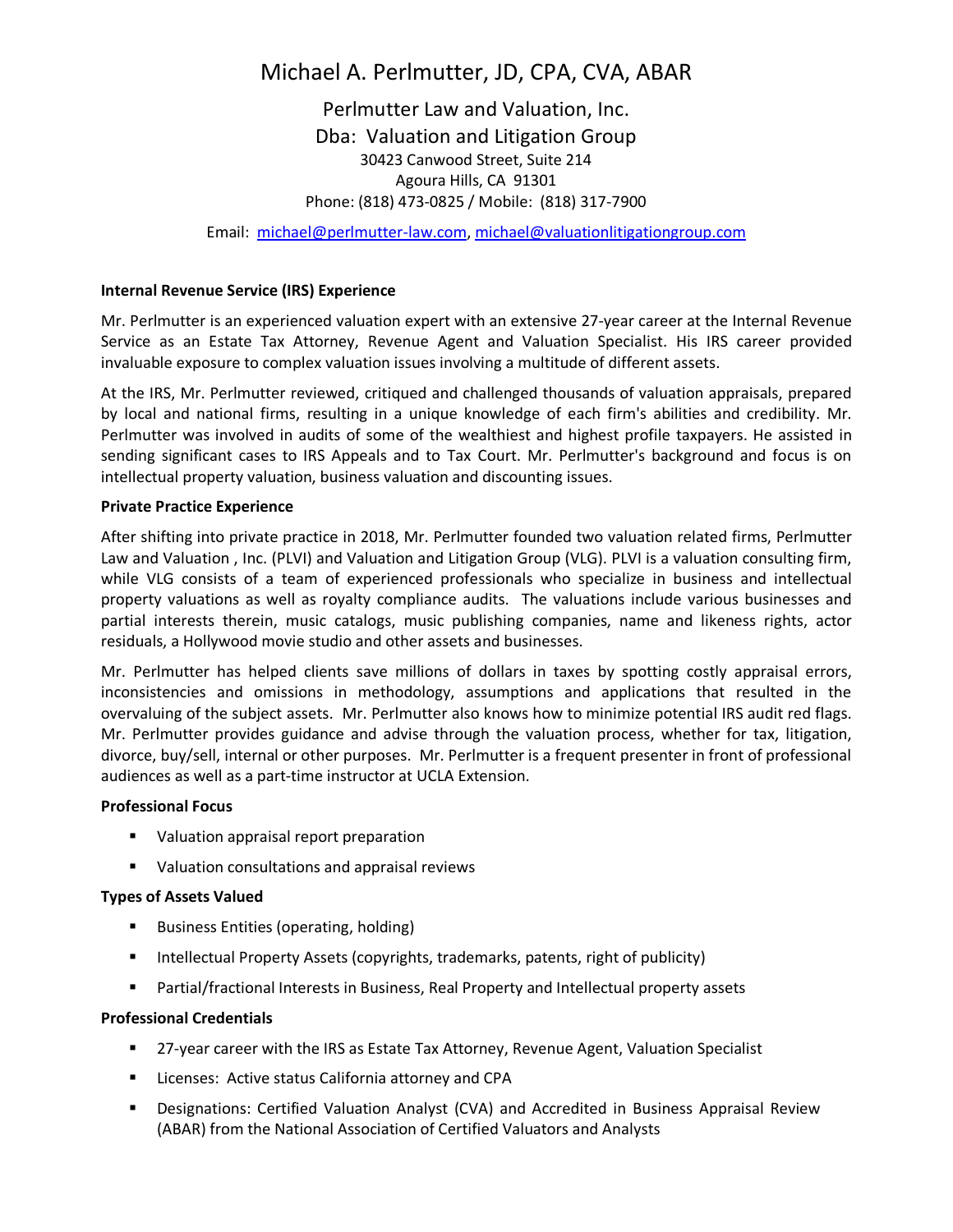### **Professional Experience**

# **2019 – Current: Partner, Valuation and Litigation Group**

■ Contributing member of a team of experienced professionals who specialize in business and intellectual property valuations as well as royalty compliance audits. The valuations include various businesses and partial interests therein, music catalogs, music publishing companies, name and likeness rights, actor residuals, a Hollywood movie studio and other assets and businesses.

# **2018 – Current: Owner, Perlmutter Law and Valuation, Inc.**

- Provide legal, tax and valuation consulting to large estates and high profile deceased musicians, actors and other entertainment industry related individuals. Assets consist of intellectual property (music copyright royalties, name and likeness rights and other IP), business interests, commercial real estate, residential real estate and personal property
- **■** Identify appraisal report errors, omissions and inconsistencies along with incorrect assumptions that may result in significant overvaluation of the subject assets
- Prepared valuation appraisals of partnerships and of partial interests (with discounts) in the partnerships which held income real property
- Served as expert witness for valuation related issues

# **1998 – 2018: Senior Estate Tax Attorney for Internal Revenue Service**

- Examined some of the largest and most complex estate and gift tax returns in the country, which included many well know celebrities and public figures
- Valued diverse types of asset categories, including intellectual property rights (copyrights, trademarks, celebrity name and likeness), real property, businesses (both operational and passive holding a portfolio investment assets), partial interests in businesses (valuation discounts when appropriate), fractional interests in real estate and other miscellaneous assets (promissory notes)
- Unique combination of professional certification as a California Attorney, California CPA, Certified Valuation Analyst (NACVA) and Accredited in Business Appraisal Review (IBA), plus 27 years of Internal Revenue Service experience
- Leadership experience as on-the-job Instructor, classroom Instructor, presenter at IRS live nationwide Continuing Professional Education courses and participation in group audits and task forces
- Lead auditor on a number of tax cases concerning significant Intellectual Property valuation issues with potential national significance
- Assisted IRS litigation counsel on a significant tax court case with multiple legal and valuation issues
- Wrote, presented and instructed tax and valuation theory to both IRS and non-IRS audiences, including the AICPA and ASA. Participated in determining IRS policy relating to S-Corporation tax affecting valuation
- Negotiated agreed audit and valuation related resolutions with top tax professionals. Engaged valuation experts in complex high level valuation theory discussions
- Involved in high profile cases, such as *Estate of Michael J. Jackson v. Commissioner*, T.C. Memo 2021- 48 (May 3, 2021) and *Estate of Whitney E. Houston v. Commissioner*, Docket #012098-16

# **1991–1998: Revenue Agent for Internal Revenue Service**

- Conducted independent examinations as well as related investigations of complex tax returns filed by large businesses, corporations and partnerships
- **•** Applied tax and case law in resolving audit issues with highly experienced tax professionals
- Recognized indicators of fraudulent activity, developed fraud cases and made appropriate referrals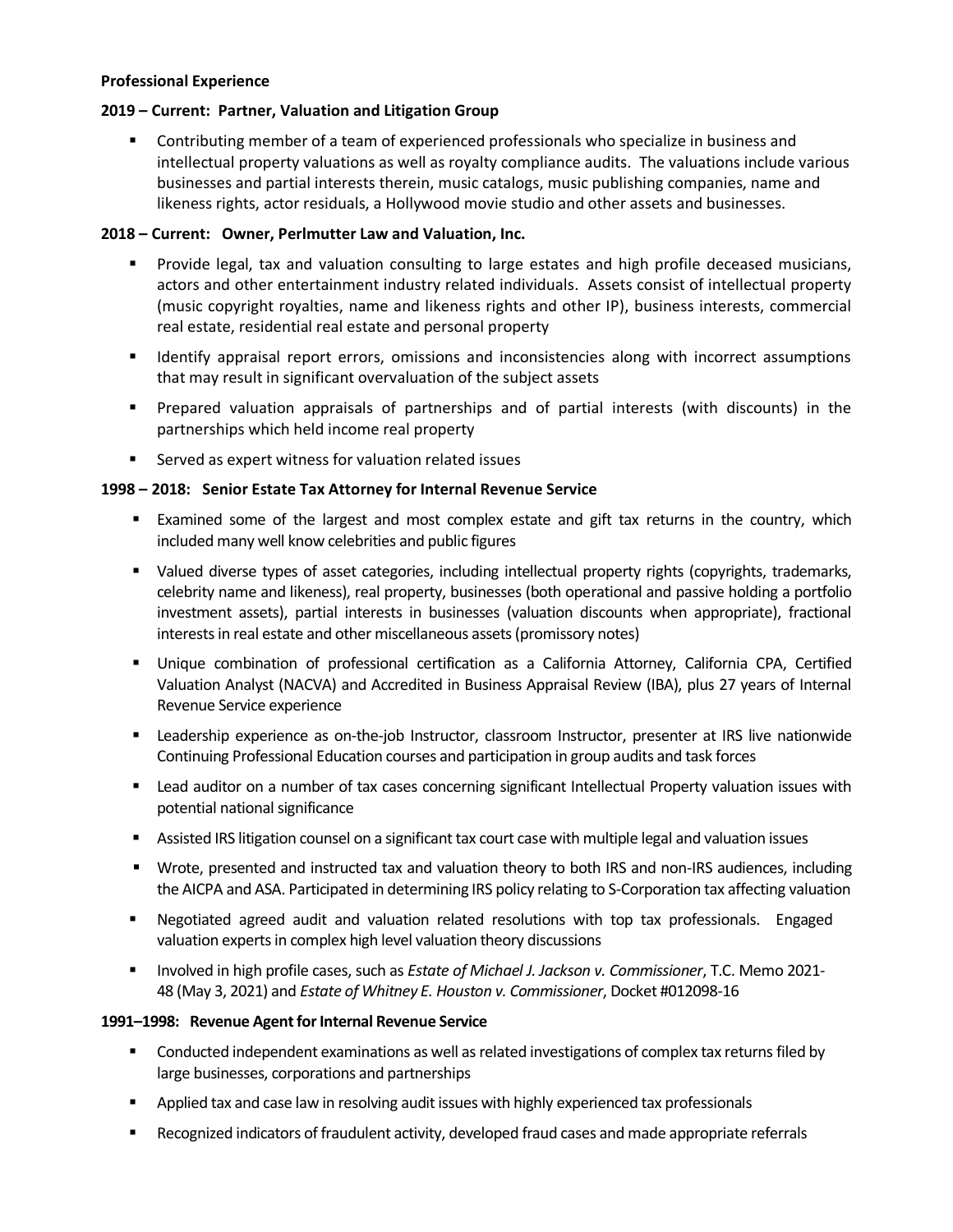#### **Academic & Professional Credentials & Achievements**

- Instructor UCLA Extension, Estate Tax, Gift Tax topics for Enrolled Agent Exam 2020, 2021, 2022
- Expert Witness testimony in Deposition and Arbitration proceeding valuation related 2019
- Albert Gallatin Award, Department of Treasury 2018
- Tax Court called up to testify as the Estate's final witness in *Estate of Michael J. Jackson v. Commissioner*, T.C. Memo 2021-48 (May 3, 2021) – 2017
- Tax Court Provided consultation services to Senior IRS Counsel in legal and valuation capacities in *Estate of Michael J. Jackson v. Commissioner*, T.C. Memo 2021-48 (May 3, 2021) – 2017
- IRS Appeals Presented IRS position involving legal and valuation issues in high profile, large dollar cases – 2014, 2016, 2017
- Certified Instructor, Internal Revenue Service 2010
- Accredited in Business Appraisal Review (ABAR), Institute of Business Appraisers 2010
- Certified Valuation Analyst (CVA), National Assoc. of Certified Valuators and Analysts 2009
- Certified Public Accountant (CPA), University of California at Los Angeles Extension 2005
- Outstanding Performance Award, Internal Revenue Service 2003
- Special Act Award, Internal Revenue Service 2000
- Certified Public Accountant (CPA) (currently inactive), State of Maryland 1998
- American Bar Association member since 1998
- Attorney and Counselor of US Court of Appeals for Ninth Circuit 1998
- Attorney and Counselor of District Court Central District of California 1997
- Juris Doctor, Whittier School of Law 1997
- Performance Award, Internal Revenue Service annual recipient 1994 2017
- Manager's Award, Internal Revenue Service various years
- Bachelors of Arts (BA), University of California at Los Angeles 1983